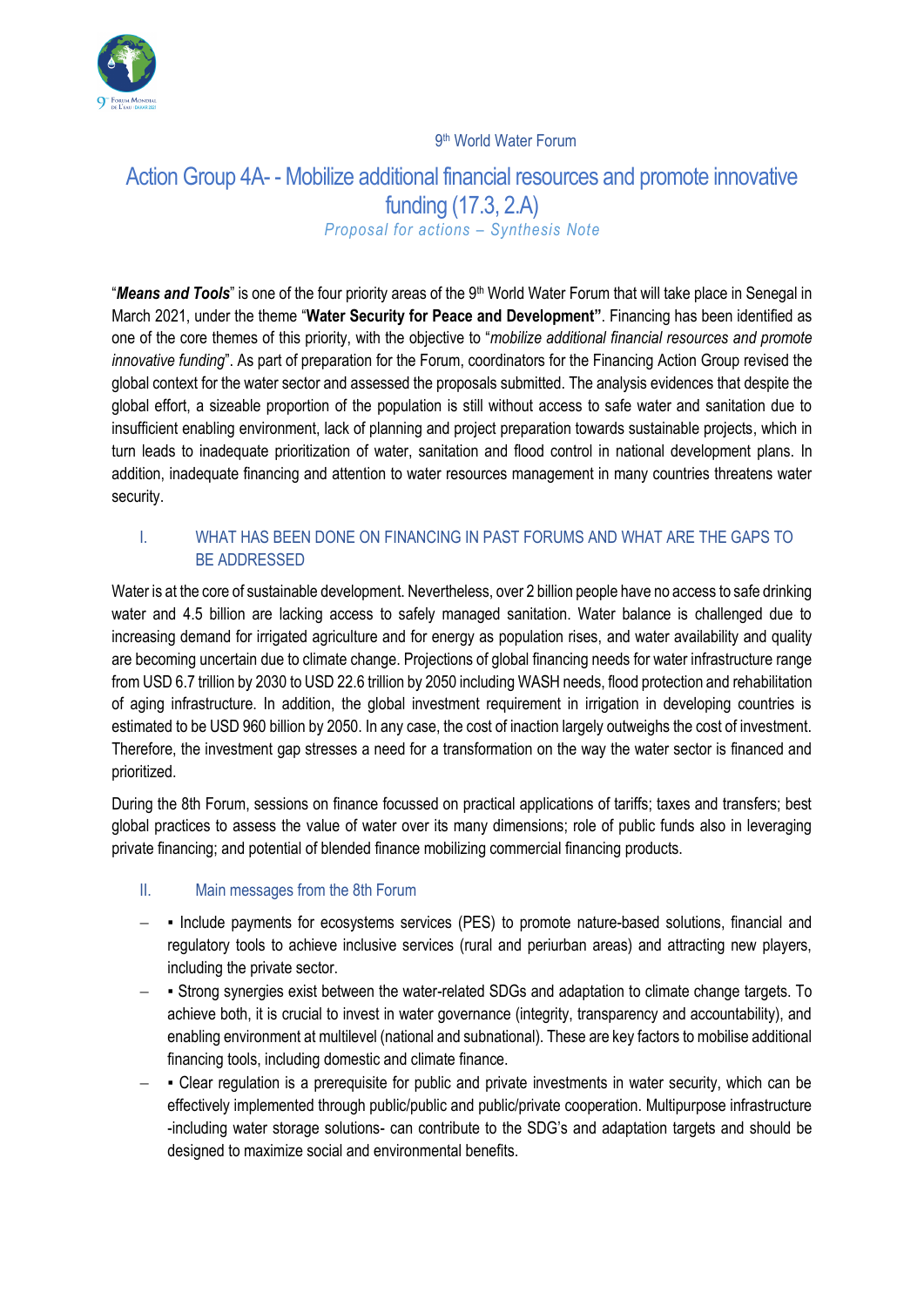

- − Other innovative financing related to: nature-based solutions financing; microfinance for small-scale water services, and PPP approaches on irrigation, multi-purpose projects and water/wastewater services.
- − Nonetheless, finance innovation needs to come along with an enabling environment and good governance, including improved institutional and regulatory arrangements to set out a better legal framework and long-lasting planning; and incentives to improve efficiency and creditworthiness on water service providers.

#### III. SCOPE OF EXPECTATIONS ON SUBSTANCE AND OUTCOMES FOR THE 9th FORUM

The key issues are well known:

- We are not on track to achieve the SDG's with current policies and financial efforts, specifically for water resources management issues, and for water supply and sanitation services;
- − Inadequate prioritization of water issues in national development plans;
- − Huge investment gaps:
	- Limited availability of funds for domestic operators and small-scale water service providers (SSWSPs).
	- Risk profile and difficulties in managing certain risks (e.g. political risk, foreign exchange risk).
	- Lack of funds at decentralized, regional and transboundary levels.
	- Short tenor of available financing.
	- Under-capitalized balance sheets.
	- Lack of understanding by external lenders and investors.
	- Lack of "bankable" projects" at all levels, including regional and transboundary basin level. Lack of resources (affordability constraints at household level) for operation, maintenance, asset management leading to poor operational results; - Critical mismatch for promoting innovative financing mechanisms.

The expectations for outcomes are:

Review and promote innovative mechanisms for financing the water sector development and clarify the modalities for their implementation : blended financing, repayable financing, microfinance, outputbased aid; guarantees; risk insurance; devaluation backstopping facility; local currency financing, revenue agreements, municipal bonds, pooled funds, revolving funds, bond banks, impact bonds, instruments to increase sub-sovereign lending, equity contributions, convertible loans and project preparation facilities, promotion of traditional as well as innovative PPP, venture capital, community financing, impact investing;

Set up conditions for creating enabling environments and capacities for increased funding in the water sector are identified; strengthen the capacity of countries by assisting them in the elaboration of master plans, final designs or feasibility studies to ease procedures and mobilize finance faster. Countries, municipalities and authorities need to build their capacity to leverage market instruments, since those are already established and efficient. This objective, in particular, will be closely coordinated with the activities of the Action Group 4B on effective multilevel governance

− Open the doors (out of the water box): Reflect on which mechanism can be developed with other sectors (health, education, agriculture, etc.) to mobilize more funding for water and sanitation;

− Help and promote governance tools: potential regional and/or country assessment and reporting on funding needs, mechanisms and roadmaps, in close engagement with 4B and event 4C (regulation) and 4D (integrity, transparency);

− Build new relationships between countries or local authorities and IFI based on more confidence, less conditionality, shorter and simpler procedures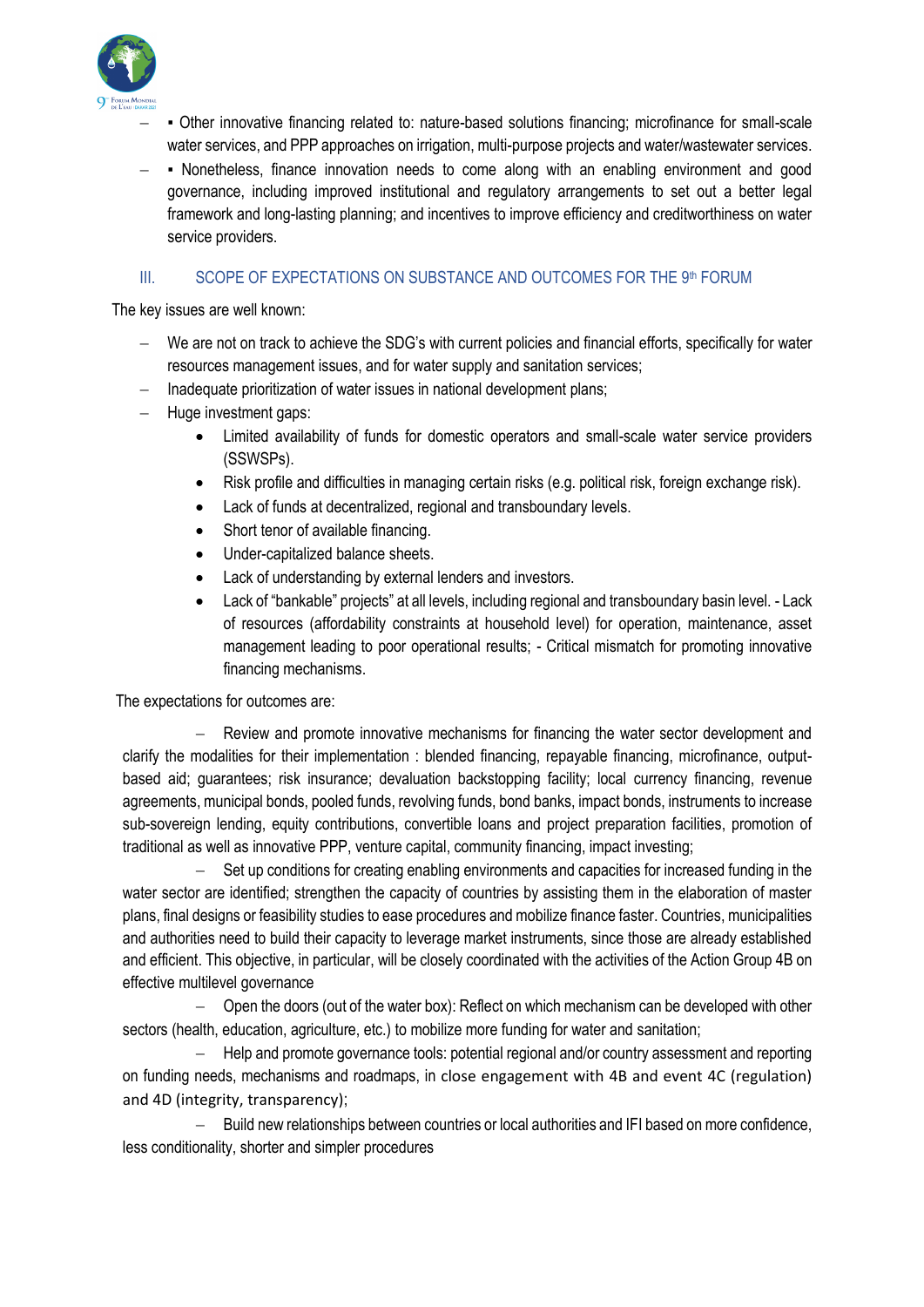

− Financing water also implies that other sectors, which have an impact on demand and the resource, should critically assess and ensure adequate mitigation measures before financing projects that increase pressure on the resource and exposure to risks.

− The emphasis on bankable projects is well known and should be complemented with emphasis on bankable projects that contribute to the water agenda. There is need for financiers to be interested in projects that have a positive impact on the water resource and the implementation of SDGs. This necessitates the thinking of restructuring bankable projects in an innovative way that satisfy both the objectives of bridging the financing gap through market responses as well as achieving the SDGs.

#### IV. Main actions

In this context, exacerbated by the effects of the pandemic, innovative and emerging financing mechanisms are crucial to reduce the investment gap. The action areas thus identified are:

- 1. Innovative and emerging financing mechanisms and implementation modalities
- 2. Financing water governance and capacity development
- 3. Meeting the challenge of financing sanitation: new tools and approaches.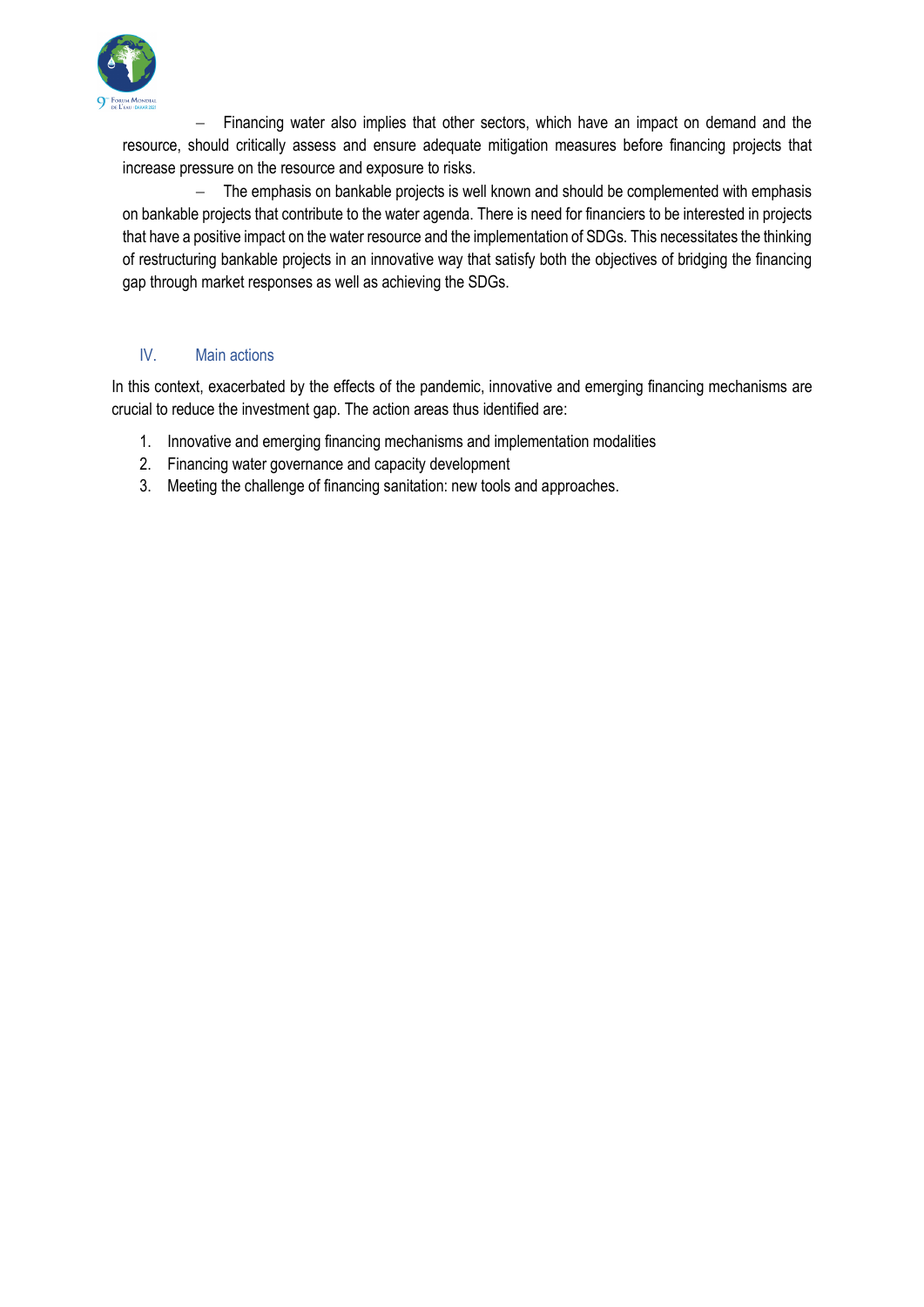

## **ACTION 1: Innovative and emerging financing mechanisms and implementation modalities**

Objective and expected results: To review and promote innovative mechanisms for financing development in the water sector, and clarify the modalities for their implementation. Ex to financing for the inclusive development and management of water (and sanitation) in line with SDG 6 and related SDGs

**Overall SDGs Alignment:** 2, 6, 8, 9, 11, 13, 17

**Coherence with other Priorities:** 1.F (resilience and adaptive capacity), 2.D (sustainable agriculture), 4.E (science, technology and innovation)

| <b>PROJECTS INCLUDED</b><br>In order of priority and<br>level of impact | <b>OBJECTIVE</b>                                                                                                       | <b>DESCRIPTION AND PURPOSE</b>                                                                                                                                                                                                                                                                                                                                                                                                                                       | <b>EXPECTED RESULTS</b>                                                                                                                                                                                                                                                | <b>SDGs</b><br><b>ALIGNMENT</b> | <b>IMPLEMENTATION</b> | <b>PARTICIPANTS AND</b><br><b>STAKEHOLDERS</b><br><b>REPRESENTATIVENESS</b>                                                                        | <b>REPLICABILITY</b><br><b>IN OTHER</b><br><b>CONTEXTS</b> | <b>REGIONAL</b><br><b>REPRESENTATIVENESS</b> | <b>POTENTIAL</b><br><b>OVERLAP OR</b><br><b>COHERENCE</b><br><b>WITH OTHER</b><br><b>AGs</b> |
|-------------------------------------------------------------------------|------------------------------------------------------------------------------------------------------------------------|----------------------------------------------------------------------------------------------------------------------------------------------------------------------------------------------------------------------------------------------------------------------------------------------------------------------------------------------------------------------------------------------------------------------------------------------------------------------|------------------------------------------------------------------------------------------------------------------------------------------------------------------------------------------------------------------------------------------------------------------------|---------------------------------|-----------------------|----------------------------------------------------------------------------------------------------------------------------------------------------|------------------------------------------------------------|----------------------------------------------|----------------------------------------------------------------------------------------------|
| <b>Land Value Capture and</b><br>convening communities<br>of practice   | Land Value Capture +<br>bringing the water<br>urban<br>and<br>infrastructure<br>communities<br>οf<br>practice together | Dialogue between actors from<br>the water sector,<br>representatives from local<br>governments and<br>representatives from the<br>ministries of Finance<br>Strategic investment pathways<br>towards sustainable<br>infrastructure and to drive a<br>Green, Blue and Digital recovery<br>post Covid19                                                                                                                                                                 | Evidence from experts,<br>practitioners<br>and<br>researchers showing and<br>analyzing successful cases<br>of Land Value Capture<br>tools mobilized to finance<br>water infrastructure                                                                                 | 6, 11                           | Action started        | AFD: Olivier Crespi<br>Reghizzi & Sarah Hassan;<br>World Bank: Gustavo<br>Saltiel and Chloe Viola;<br>Deltares: Monica<br>Altamirano               | Possibly                                                   | Global                                       |                                                                                              |
| Development<br>of<br>Role<br><b>Banks in financing SDG 6</b>            | To increase the role<br>of PDBs and DDBs in<br>helping to cover the<br>financing gap to<br>achieve SDG 6               | A collaborative survey and study<br>in order to produce a reference<br>document on past experiences,<br>best<br>practices<br>and<br>recommendations. An online<br>side event at the Paris Finance in<br><b>Common Summit</b>                                                                                                                                                                                                                                         | A report to be released in<br>Dakar in order to highlight<br>the historical key role<br>PDBs<br>played<br>by<br>$\mathsf{in}$<br>financing<br>the<br>water<br>sector, to analyse<br>best<br>practices and to<br>give<br>recommendations both to<br>PDBs and countries. | 6, 13                           | Action started        | AFD: Olivier Crespi<br>Reghizzi & Sarah Hassan;<br>CAF: Franz Rojas; WB:<br><b>Gustavo Saltiel and Chloe</b><br>Viola; Water.org: Lesley<br>Pories | Yes                                                        | Global                                       |                                                                                              |
| finance<br><b>Sustainable</b><br>for<br>utilities                       | Government<br>exposed the often-<br>water and sanitation<br>utility finance.                                           | New models and mechanisms   Raising awareness about<br>responses to COVID-   that inspire and reward utilities $\vert$ the<br>19 centred upon free   for thinking outside of their   needed for water and<br>water or payment   government budget need to be   sanitation utility finance is<br>freezes has further implemented alongside new $ a $ primary outcome.<br>methods for financing water and<br>precarious nature of $\vert$ sanitation service provision | enhancements<br>Further outcomes would<br>be for actors to be<br>inspired<br>by<br>ideas/successes shared<br>that they<br>adapt or<br>replicate                                                                                                                        | 6, 8, 9                         | Action not started    | Water.org: Lesley Pories;<br>AfWA; AquaFed                                                                                                         | Possibly                                                   | Global                                       |                                                                                              |

| xpected results include increased availability and access |  |
|-----------------------------------------------------------|--|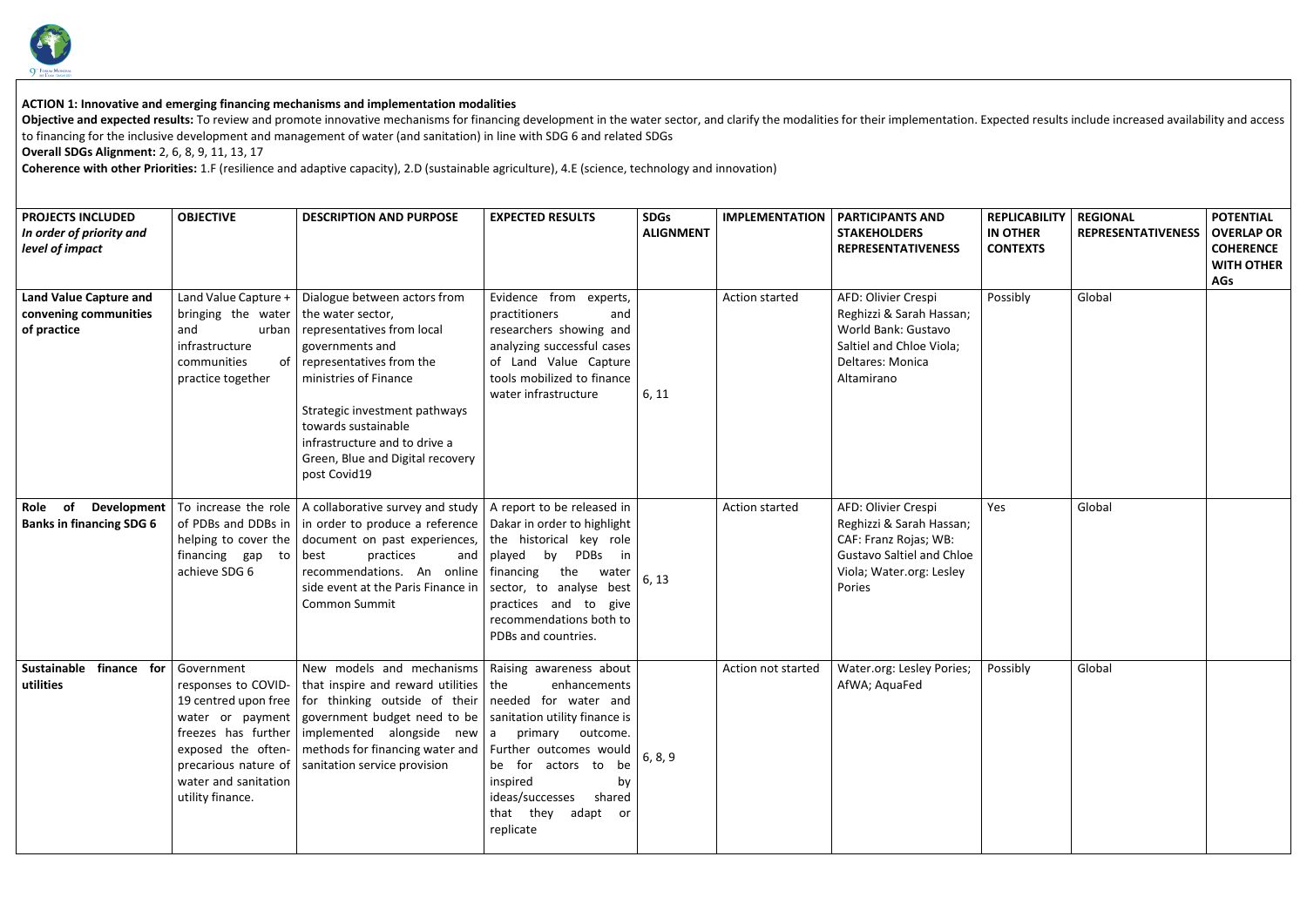

| Handbook<br>on<br>and Sanitation sector                                                                                                                                                                                                                                                                                                                                                                                                                                                                                                                                                                                                                                           | terms<br>conditions.<br>These<br>would benefit from<br>being consolidated.                                                 | <b>the</b> $\vert$ A large number of $\vert$ A comprehensive handbook for $\vert$ Handbook to be released<br><b>Financial Means and Tools</b>   financing means and   financial means and tools   during the 9th WWF<br><b>available for the Water</b> $ $ tools are available $ $ available for the water and $ $ Dakar; updated every 3<br>with a variety of sanitation sector with a target vears and released on<br>and audience covering all types of successive World Water<br>stakeholders: public, private,<br>commercial<br>banks, financial<br>institutions, and intermediaries,<br>NGOs, etc.                                                                          | Forums.                                                    | 6, 9, 17                        | Action not started    | AfDB: Francis Bougaire<br>and Debjyoty Mukherjee                                                                                     | Yes                                                        | Global                                       |                                                                                       |
|-----------------------------------------------------------------------------------------------------------------------------------------------------------------------------------------------------------------------------------------------------------------------------------------------------------------------------------------------------------------------------------------------------------------------------------------------------------------------------------------------------------------------------------------------------------------------------------------------------------------------------------------------------------------------------------|----------------------------------------------------------------------------------------------------------------------------|-----------------------------------------------------------------------------------------------------------------------------------------------------------------------------------------------------------------------------------------------------------------------------------------------------------------------------------------------------------------------------------------------------------------------------------------------------------------------------------------------------------------------------------------------------------------------------------------------------------------------------------------------------------------------------------|------------------------------------------------------------|---------------------------------|-----------------------|--------------------------------------------------------------------------------------------------------------------------------------|------------------------------------------------------------|----------------------------------------------|---------------------------------------------------------------------------------------|
| <b>Blended</b><br>finance<br>investments to achieve<br>SDG6                                                                                                                                                                                                                                                                                                                                                                                                                                                                                                                                                                                                                       | financing<br>sector<br>and $\vert$<br>contributes<br>increasing<br>investment in local<br>and<br>national<br>institutions. | <b>to</b> The objective is to Blended finance identifies ways Guidance<br><b>accelerate</b> water-related   overcome barriers to $ $ in which the strategic   makers, based on existing<br>flows development of financing can best practices, on how to<br>towards the water   support crowding in and scaling   improve the environment<br>up of commercial finance to $ $ for enabling blended<br>to $\vert$ bridge the gap in water-related $\vert$ finance investments.<br>investments.                                                                                                                                                                                       | for<br>policy                                              | 6, 2, 17                        | <b>Action started</b> | CAF: Franz Rojas, WWC<br>Task Force (TNC, SABESP,<br>AQUAFED, Nairobi<br>Water, FAO)                                                 | Yes                                                        | Global                                       |                                                                                       |
| global scale to help looking<br>address water security<br>challenges                                                                                                                                                                                                                                                                                                                                                                                                                                                                                                                                                                                                              | opportunities<br>water security.                                                                                           | <b>Investments</b> in nature- $\vert$ A "how-to" guide for $\vert$ This guide will be organized per $\vert$ The report will provide<br><b>based solutions needed at</b>   investors that are   areas of investment for the main   concrete ways forward to<br>for   types of NbS that appear more   increase investments in<br>to promising or rapidly scalable some<br>invest in nature- around the globe, including in identified areas where<br>based solutions for the poorest countries, including revenue streams can $\vert 6, 13 \rangle$<br>wetland<br>construction<br>and<br>rehabilitation; aquifer recharge;<br>reforestation;<br>improved<br>agricultural practices. | specifically<br>attract businesses and<br>private finance. |                                 | Action started        | TNC: Sophie Tremolet;<br>World Water Council;<br>CAF; other water sector<br>actors such as Suez,<br>Nairobi Water, SABESP<br>and FAO | Yes                                                        | Global                                       |                                                                                       |
| ACTION 2: Enabling environments and financing water governance and capacity development<br>Objective and Expected Results: To highlight the conditions associated with improved water governance, and identify capacity requirements needed to avail and utilise water sector funding more effectively. Expected<br>results include improved capacity to develop, implement, report and monitor water sector master plans; and enhance stakeholder coordination frameworks to increase impact<br><b>Overall SDGs Alignment:</b> 6, 8, 9, 10, 13, 17<br>Coherence with other Priorities: 3.E (Cooperation and capacity building), 3.F (stakeholder coordination), 4.B (governance) |                                                                                                                            |                                                                                                                                                                                                                                                                                                                                                                                                                                                                                                                                                                                                                                                                                   |                                                            |                                 |                       |                                                                                                                                      |                                                            |                                              |                                                                                       |
| <b>PROJECTS INCLUDED</b><br>In order of priority and<br>level of impact                                                                                                                                                                                                                                                                                                                                                                                                                                                                                                                                                                                                           | <b>OBJECTIVE</b>                                                                                                           | <b>DESCRIPTION AND PURPOSE</b>                                                                                                                                                                                                                                                                                                                                                                                                                                                                                                                                                                                                                                                    | <b>EXPECTED RESULTS</b>                                    | <b>SDGs</b><br><b>ALIGNMENT</b> | <b>IMPLEMENTATION</b> | <b>PARTICIPANTS AND</b><br><b>STAKEHOLDERS</b><br><b>REPRESENTATIVENESS</b>                                                          | <b>REPLICABILITY</b><br><b>IN OTHER</b><br><b>CONTEXTS</b> | <b>REGIONAL</b><br><b>REPRESENTATIVENESS</b> | <b>POTENTIAL</b><br><b>OVERLAP OR</b><br><b>COHERENCE</b><br>WITH OTHER<br><b>AGs</b> |

| <b>PROJECTS INCLUDED</b> | <b>OBJECTIVE</b> | <b>DESCRIPTION AND PURPOSE</b> | <b>EXPECTED RESULTS</b> | <b>SDGs</b>      | <b>IMPLEMENTATION   PARTICIPANTS AND</b> |  |
|--------------------------|------------------|--------------------------------|-------------------------|------------------|------------------------------------------|--|
| In order of priority and |                  |                                |                         | <b>ALIGNMENT</b> | <b>STAKEHOLDERS</b>                      |  |
| level of impact          |                  |                                |                         |                  | <b>REPRESENTATIVENESS</b>                |  |
|                          |                  |                                |                         |                  |                                          |  |
|                          |                  |                                |                         |                  |                                          |  |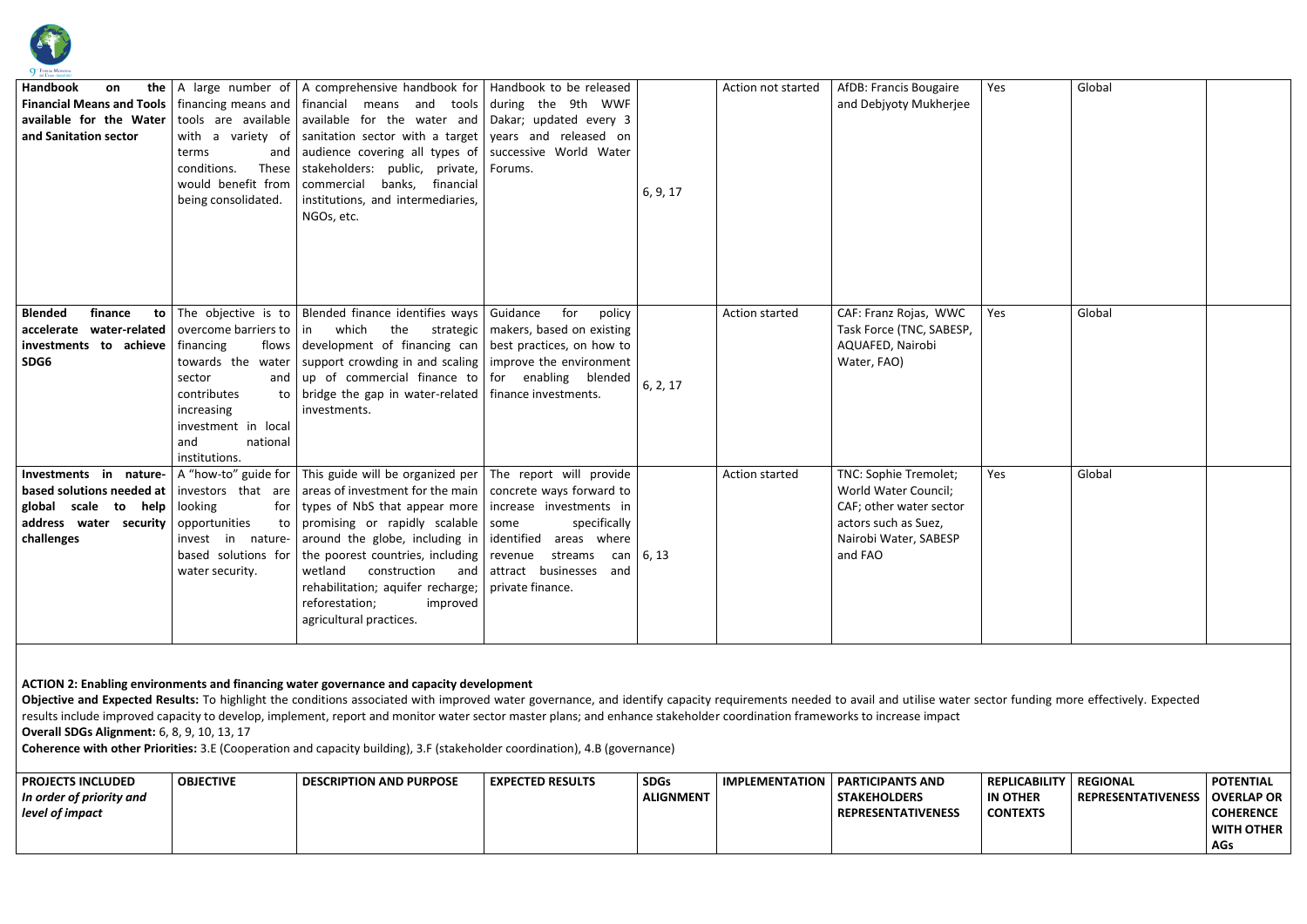

| <b>Improving the enabling</b> This project aims to $\overline{10}$<br>through supporting<br>a<br>better monitoring and<br>planning of the water and<br>sanitation | sector in the 5 Sahel   through<br>countries<br>(Mali,<br>Mauritania,<br>Niger,<br>Chad, Burkina Faso),<br>with a view to<br>strengthening<br>the<br>capacities of local<br>authorities. | accelerate<br>environment in the G5   improve the overall   implementation of programs of $ $ and Project's roadmap<br><b>Countries (Sahel Region)</b> quality of data on the access to water and sanitation with each of the 5<br>both<br>coordination between the actors<br>better<br>(States,<br>donors),<br>monitoring of their actions and<br>better targeting of needs, thus   other DFIs. Launching of $\vert$ 6, 10, 13<br>the<br>improving<br>to<br>attract<br>environment<br>financings toward the sector.                                                                                                                                                        | the Construction of a sector<br>better   countries by the end of<br>2020 Their content may<br>be discussed during the<br>WWF, including with<br>enabling   the first TrackFin cycle in<br>Mauritania, Niger and<br>Chad; strengthening of<br>the TrackFin cycles in Mali<br>and Burkina Faso (2021-<br>$2023$ ). |          | <b>Action started</b> | AFD: Olivier Crespi<br>Reghizzi & Sarah Hassan;<br>WHO; Sahel Alliance and<br>others | Possibly | G5 Sahel region |  |
|-------------------------------------------------------------------------------------------------------------------------------------------------------------------|------------------------------------------------------------------------------------------------------------------------------------------------------------------------------------------|-----------------------------------------------------------------------------------------------------------------------------------------------------------------------------------------------------------------------------------------------------------------------------------------------------------------------------------------------------------------------------------------------------------------------------------------------------------------------------------------------------------------------------------------------------------------------------------------------------------------------------------------------------------------------------|------------------------------------------------------------------------------------------------------------------------------------------------------------------------------------------------------------------------------------------------------------------------------------------------------------------|----------|-----------------------|--------------------------------------------------------------------------------------|----------|-----------------|--|
| to develop long-term infrastructure needs<br>strategic<br>plans<br>companies in the WASH  <br>sector                                                              | <b>for</b> in Africa and an<br>amounts needed to<br>finance them.                                                                                                                        | A support framework for $ $ An overview of Part of the improvement of the $ $ It will<br><b>donors and other partners</b> current and future WASH infrastructure financing development<br>framework, it will allow financing plan concerted<br>companies in the sector to have   with partners and even<br>assessment of the $ a $ clear idea of their long- and<br>medium-term financial needs regional scale with public<br>and at the same time facilitate<br>mobilization of funds necessary<br>for their realization                                                                                                                                                   | allow<br>the<br>0f<br>consolidated on a sub-<br>and private funds. This will<br>also provide a basis for<br>with<br>the<br>discussion<br>various financial partners<br>and to be able to study the<br>financing<br>various<br>possibilities.                                                                     | 6, 9, 17 | <b>Action started</b> | SOMAGEP:<br>Thierno<br>Amadou Sissoko                                                | Yes      | Africa / Mali   |  |
| <b>Coordination in action:</b> Financing<br>Financing for water and<br>sanitation in Ethiopia                                                                     | Roundtable<br>guidance to<br>Ethiopian<br>how<br>on<br>implement<br>sustainable financial<br>solutions.                                                                                  | Members of this working group $\vert$ Expecting that people will<br>to and a few of their government   a) be interested to follow<br>develop and provide   allies will discuss and share their   the progress of Ethiopia<br>the experience moving policy from $\vert$ moving forward in WASH<br>paper to practice and the spoken $ $ access and b) seek<br>government actors and unspoken rules of guidance in starting<br>to   engagement when development   domestic WASH finance<br>actors engage with Government.                                                                                                                                                      | working groups.                                                                                                                                                                                                                                                                                                  | 6, 17    | Action started        | Water.org: Lesley Pories;<br><b>IRC</b>                                              | Possibly | Ethiopia        |  |
| series of marketplaces for<br>sustainable development                                                                                                             | other<br>kev<br>stakeholders<br>leveraging<br>water-                                                                                                                                     | "Innovate 4 Water" - $A \mid A$ series of 2-day   Bringing together curated water   Strengthened<br>marketplaces on the   stakeholders, such as large and   investment market in a<br>road to Dakar 2021   small-scale private and public   given region and de-<br>to build bridges service providers, youth and risking of market-based<br>between the private   women entrepreneurs, impact   projects. Creation of local<br>sector and all the   investors, governmental and  <br>non-governmental<br>organizations, UN agencies, partnerships formed for<br>incubators, and accelerators, to $ $ impactful<br>build dynamic local ecosystems   implementation, market- | impact<br>integrated approaches.<br>Action-oriented                                                                                                                                                                                                                                                              | 6, 8, 9  | <b>Action started</b> | <b>Waterpreneurs: Brieux</b><br>Michoud                                              | Yes      | Global          |  |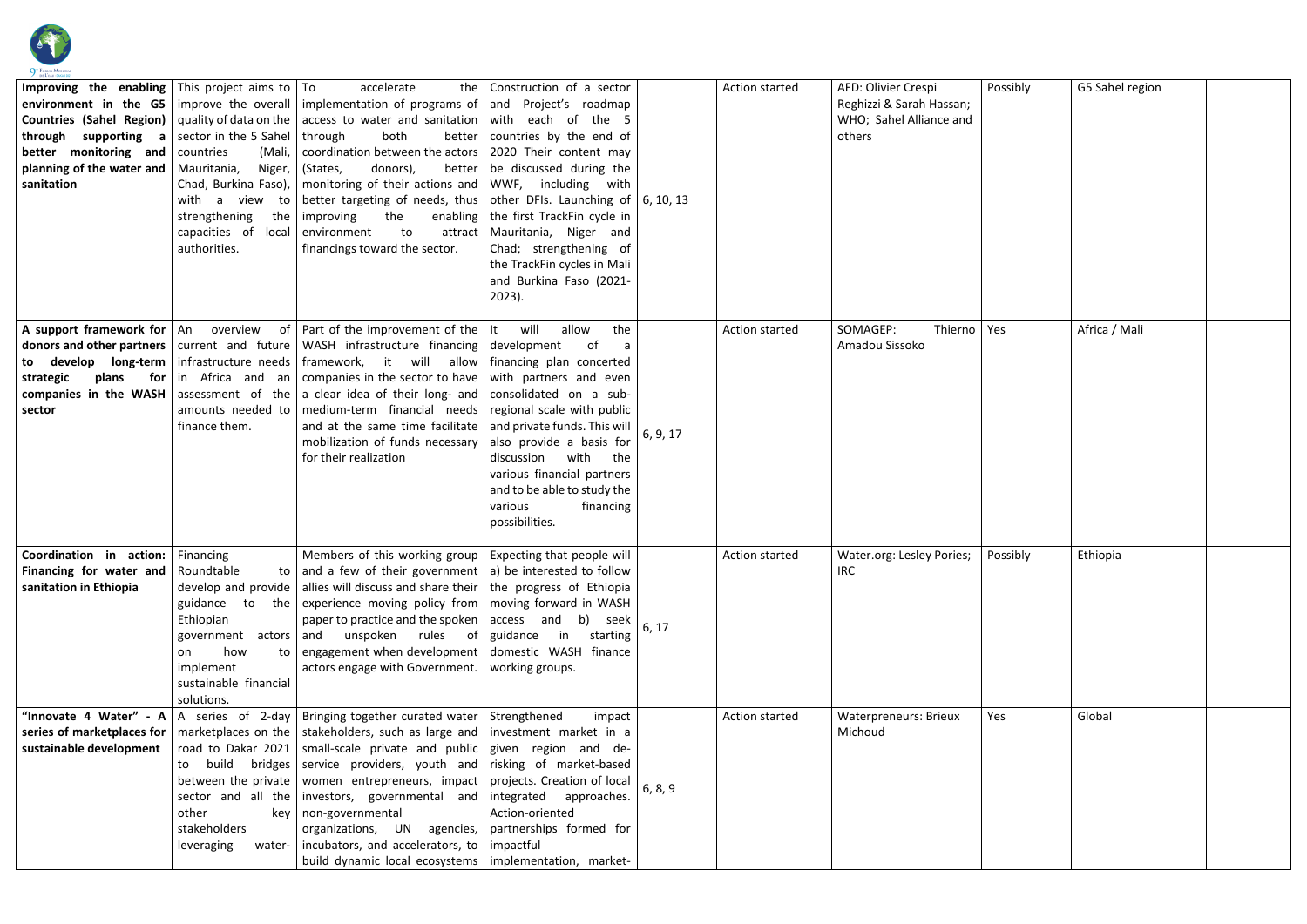

| DE L'EAU DAKAR 20<br>Roundtable on Financing<br>Water                                                                                                | related<br>sectors<br>opportunities.<br>global<br>public-<br>A<br>private<br>established<br>finding novel ideas<br>and solutions | who can channel responsible   based<br>finance towards job creation in $ $ networks created.<br>impactful solutions<br>The action contributes to three Tangible<br>platform streams of work: i) monitoring include new data and<br>to   financing needs and capacities in $\vert$ comparative analyses of<br>engage a diversity of $\vert$ several world regions; ii) $\vert$ financing<br>actors focused on documenting and promoting capacities, strategies to<br>  approaches and mechanisms   bridge the gap, financing<br>that contribute to financing instruments and their $\vert 6, 9 \rangle$<br>water-related investments; iii) enabling conditions. The<br>promoting<br>environments and conditions   captured in an interim<br>that accelerate financing water-<br>related investments.                      | solution-driven<br>outcomes<br>gaps<br>and<br>enabling   main messages will be<br>report, to be discussed<br>and enriched at WWF9. |       | <b>Action started</b> | OECD: Xavier Leflaive,<br>Kathleen Dominique                                                                                                          | Yes | Global |  |
|------------------------------------------------------------------------------------------------------------------------------------------------------|----------------------------------------------------------------------------------------------------------------------------------|--------------------------------------------------------------------------------------------------------------------------------------------------------------------------------------------------------------------------------------------------------------------------------------------------------------------------------------------------------------------------------------------------------------------------------------------------------------------------------------------------------------------------------------------------------------------------------------------------------------------------------------------------------------------------------------------------------------------------------------------------------------------------------------------------------------------------|------------------------------------------------------------------------------------------------------------------------------------|-------|-----------------------|-------------------------------------------------------------------------------------------------------------------------------------------------------|-----|--------|--|
| to the Policy, Institutional and CAF have<br>and Regulatory Enabling   launched a series of<br>Environment to boost<br><b>Water Sector Financing</b> | initiatives to support<br>their client countries $\vert$ financing<br>and regulatory (PIR)<br>enabling<br>environment            | <b>Comprehensive Approach</b> The World Bank, AFD   Includes a series of events   Two events on PIR and<br>  bringing different stakeholders   Financing. Case studies on<br>together,<br>experiences with the use of the   Instruments. Issues Paper.<br>to increase access to   mentioned above to advance   selection of some cities $\mu$<br>commercial finance sector reforms, and preparation $\vert$ countries engaging in a<br>through a stronger of an analytical piece on the roadmap for improved<br>policy, institutional subject to develop evidence- policy, institutional and<br>$\vert$ based initiatives that are regulatory<br>expected to build advocacy on $ $ environment<br>the need to improve the PIR<br>enabling environment as a<br>necessary condition to increase<br>financing to the sector | showcasing   the use of MDBs Financing<br>instruments Session at WWF. A<br>enabling                                                | 6, 17 | Action started        | WB: Gustavo Saltiel,<br>Chloe Viola; AFD: Olivier<br>Crespi Reghizzi, CAF:<br>Franz Rojas                                                             | Yes | Global |  |
| water<br>management and water<br>security                                                                                                            | private<br>contexts<br>regulatory<br>less mature.                                                                                | <b>Challenges and prospects</b>   AFD and TNC have   The partnership also includes the   Guidance document for<br>in financing integrated $ $ partnered to work preparation of a guidance DFIs for presentation<br><b>resources</b> on pilot cases to document for development dissemination during the<br>explore the role of finance institutions (DFIs) on $\sqrt{W}$ .<br>partners in financing   approaches in their financings, $\vert$ basin scale (Dakar in<br>water security in with the intention for this Senegal and Mombasa,<br>where $\vert$ guidance to be usable by DFIs $\vert$ Kenya)<br>and around the world, as well as<br>financial arsenal is $\vert$ other types of public and private<br>financiers where appropriate.                                                                           | pilot<br>case                                                                                                                      | 6, 13 | Action started        | AFD: Olivier Crespi<br>Reghizzi & Sarah Hassan<br>& Céline Robert;<br>Development Bank of<br>Latin America (CAF); AFD;<br><b>TNC: Sophie Tremolet</b> | Yes | Africa |  |